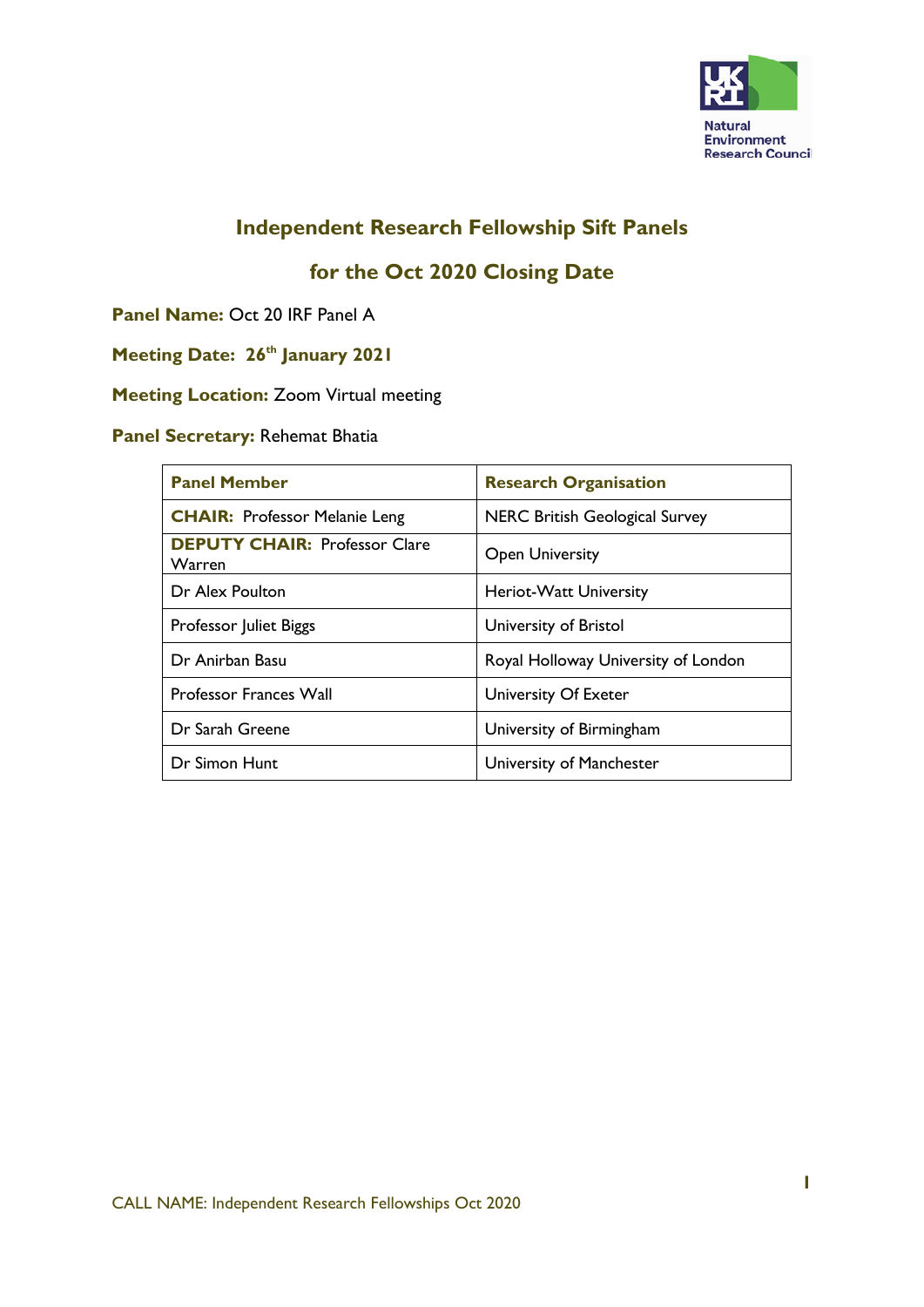

## **Independent Research Fellowship Sift Panels**

# **for the Oct 2020 Closing Date**

**Panel Name:** Oct 20 IRF Panel B

- **Meeting Date: 28th January 2021**
- **Meeting Location:** Zoom Virtual meeting

### **Panel Secretary:** Lisa Hole

| <b>Panel Member</b>                   | <b>Research Organisation</b>         |
|---------------------------------------|--------------------------------------|
| <b>CHAIR: Professor Hayley Fowler</b> | <b>Newcastle University</b>          |
| <b>Professor Carol Robinson</b>       | University of East Anglia            |
| Dr James Allan                        | University of Manchester             |
| Dr Marcus Frey                        | <b>NERC British Antarctic Survey</b> |
| Professor Steven Woolnough            | University of Reading                |
| Professor Betty Lanchester            | University of Southampton            |
| Dr Amanda Maycock                     | University of Leeds                  |
| Professor Bryn Hubbard                | <b>Aberystwyth University</b>        |